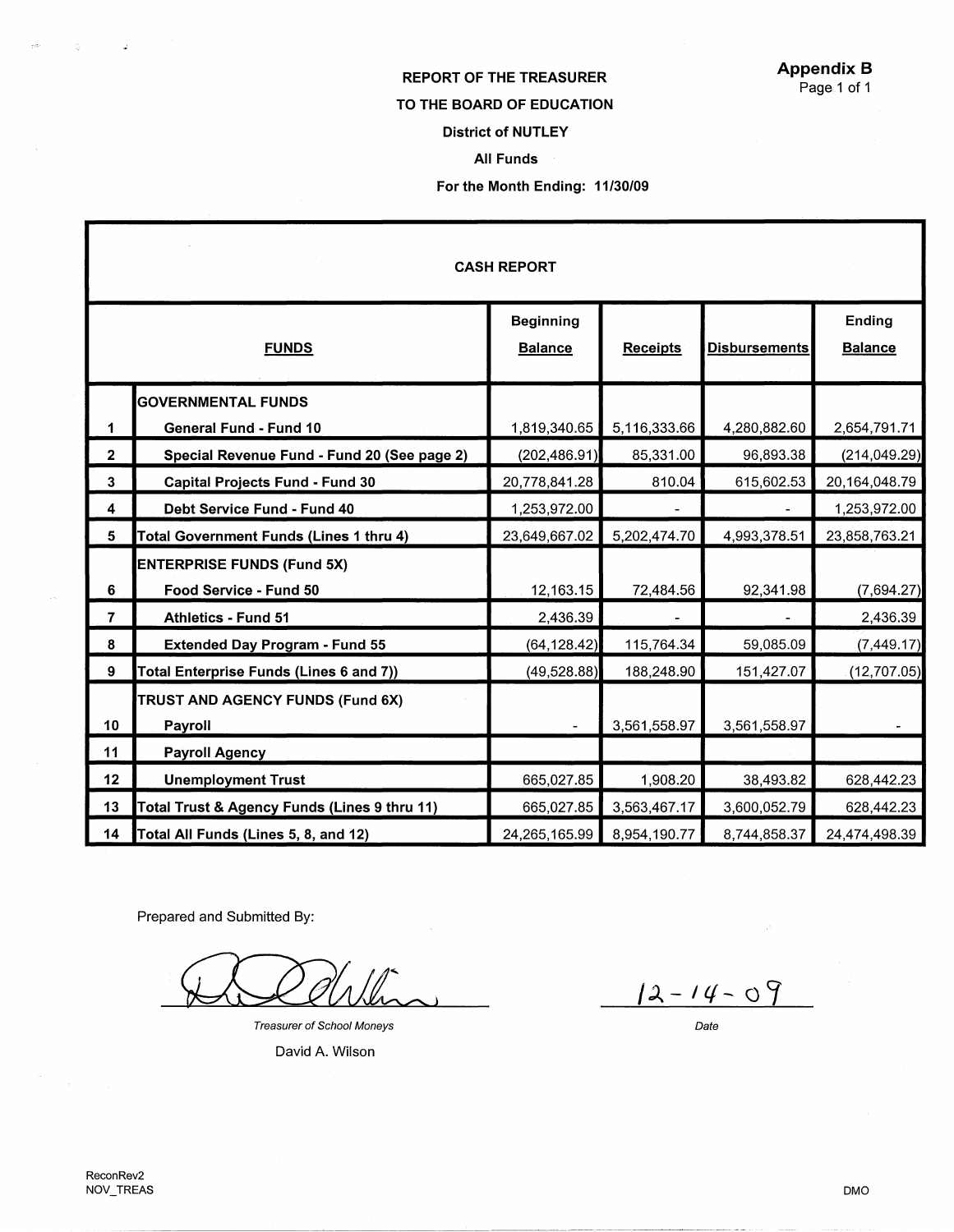| NUTLEY BOARD OF EDUCATION<br>TD BANK GENERAL |                    | <b>RECONCILIATION DATE</b><br>PREPARED BY:<br><b>DWILSON</b> |                           |               |  |
|----------------------------------------------|--------------------|--------------------------------------------------------------|---------------------------|---------------|--|
|                                              |                    |                                                              | <b>OUTSTANDING CHECKS</b> |               |  |
|                                              |                    | NUMBER AMOUNT                                                |                           | NUMBER AMOUNT |  |
| <b>BALANCE PER BANK STATEMENT</b>            |                    | FY 08-09                                                     | 3,052.44                  |               |  |
| AS OF<br>November 30, 2009                   | \$4,619,895.73     | FY 09-10                                                     | 610,686.31                |               |  |
| ADD DEPOSITS IN TRANSIT:                     |                    |                                                              |                           |               |  |
| <b>RETURNED CHECK</b><br>125.00              |                    |                                                              |                           |               |  |
|                                              |                    |                                                              |                           |               |  |
|                                              |                    |                                                              |                           |               |  |
|                                              |                    |                                                              |                           |               |  |
|                                              |                    |                                                              |                           |               |  |
| \$<br>TOTALS IN TRANSIT                      | 125.00             |                                                              |                           |               |  |
|                                              |                    |                                                              |                           |               |  |
| <b>TOTAL</b>                                 | \$<br>4,620,020.73 |                                                              |                           |               |  |
|                                              |                    |                                                              |                           |               |  |
| LESS CHECKS OUTSTANDING:                     |                    |                                                              |                           |               |  |
| 613,738.75                                   |                    |                                                              |                           |               |  |
| 0.03                                         |                    |                                                              |                           |               |  |
|                                              |                    |                                                              |                           |               |  |
|                                              |                    |                                                              |                           |               |  |
|                                              |                    |                                                              |                           |               |  |
|                                              |                    |                                                              |                           |               |  |
| TOTAL CHECKS OUTSTANDING<br>\$               | 613,738.78         |                                                              |                           |               |  |
|                                              | \$<br>613,738.78   |                                                              |                           |               |  |
|                                              |                    |                                                              |                           |               |  |
| <b>BANK BALANCE PER</b>                      |                    |                                                              |                           |               |  |
| STATEMENT RECONCILIATION                     | \$<br>4,006,281.95 |                                                              |                           |               |  |
|                                              |                    |                                                              |                           |               |  |
|                                              |                    |                                                              |                           |               |  |
|                                              |                    |                                                              |                           |               |  |
| <b>GENERAL LEDGER ACCOUNT</b>                |                    |                                                              |                           |               |  |
| <b>BALANCE</b>                               | \$4,006,281.95     |                                                              |                           |               |  |
|                                              |                    |                                                              |                           |               |  |
| ADD DEBITS:<br><b>DEPOSIT</b>                |                    |                                                              |                           |               |  |
| <b>INTEREST</b>                              |                    |                                                              |                           |               |  |
|                                              |                    |                                                              |                           |               |  |
|                                              |                    |                                                              |                           |               |  |
|                                              |                    |                                                              |                           |               |  |
|                                              |                    |                                                              |                           |               |  |
| TOTAL DEBITS:<br>\$                          | 0.00               |                                                              |                           |               |  |
|                                              | \$<br>4,006,281.95 |                                                              |                           |               |  |
|                                              |                    |                                                              |                           |               |  |
|                                              |                    |                                                              |                           |               |  |
| <b>LESS CREDITS:</b>                         |                    |                                                              |                           |               |  |
| 0.00<br>CK#                                  |                    |                                                              |                           |               |  |
|                                              |                    |                                                              |                           |               |  |
|                                              |                    |                                                              |                           |               |  |
|                                              |                    |                                                              |                           |               |  |
|                                              |                    |                                                              |                           |               |  |
|                                              |                    |                                                              |                           |               |  |
| <b>TOTAL CREDITS:</b><br>\$                  | $0.00\,$           |                                                              |                           |               |  |
|                                              | 3<br>0.00          |                                                              |                           |               |  |
|                                              |                    |                                                              |                           |               |  |
|                                              |                    |                                                              |                           |               |  |
| <b>BANK BALANCE PER</b>                      |                    |                                                              |                           |               |  |
| <b>GENERAL LEDGER</b>                        | \$4,006,281.95     | <b>TOTAL</b>                                                 | 613,738.75 TOTAL          |               |  |
|                                              |                    |                                                              |                           |               |  |

 $\epsilon$ 

 $\sim$  6

 $\sim$  1  $^{-1}$ 

 $\hat{\mathbf{r}}$ 

----·---~~-------------------------

0.00

0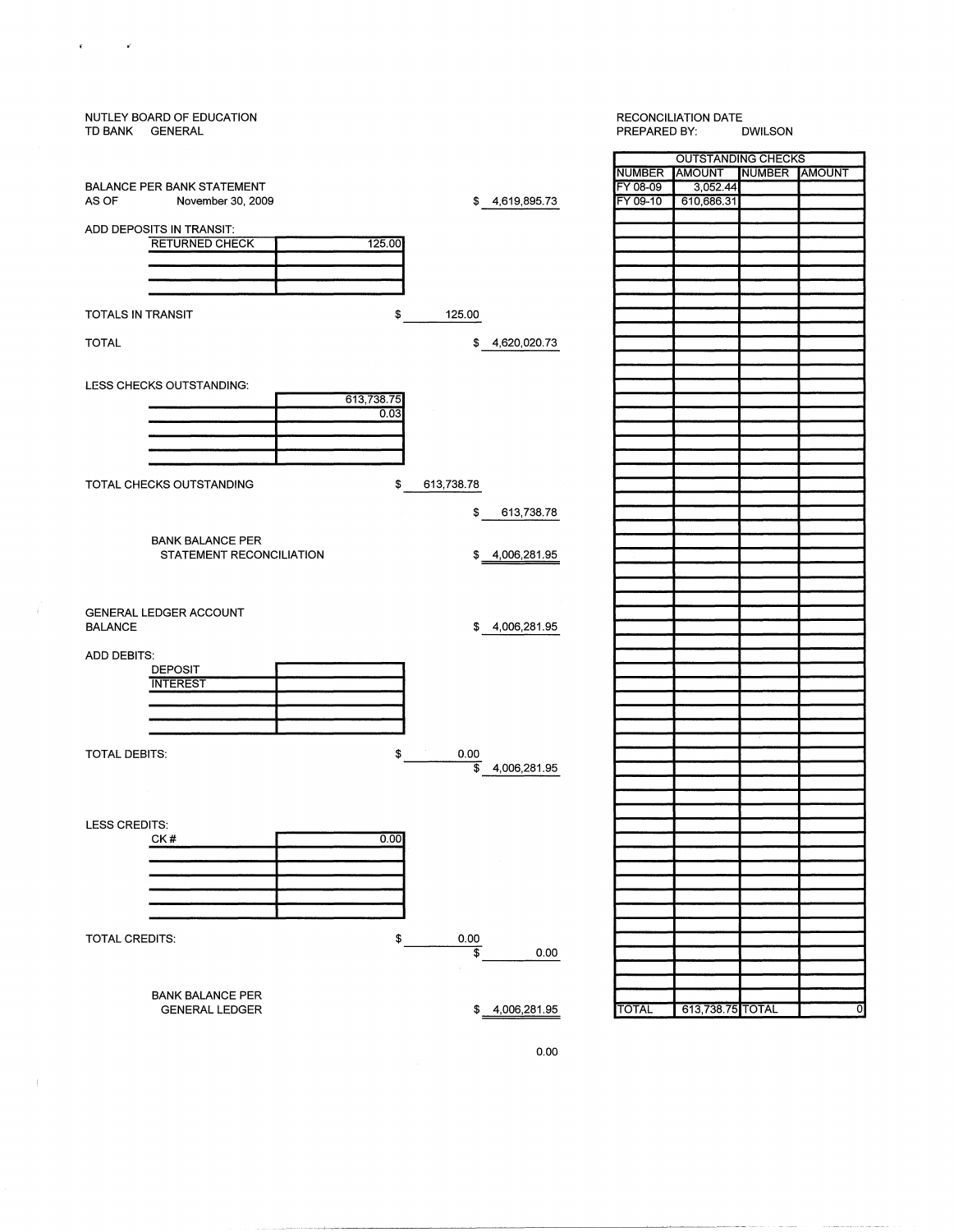# NUTLEY BOARD OF EDUCATION RECONCILIATION DATE TD BANK UNEMPLOYMENT OUTSTANDING CHECKS NUMBER AMOUNT NUMBER AMOUNT BALANCE PER BANK STATEMENT<br>AS OF November 30, 200 As November 30, 2009 **by Accord 20, 2009 \$ 628,442.23** ADD DEPOSITS IN TRANSIT: TOTALS IN TRANSIT 8 0.00 TOTAL \$ 628,442.23 LESS CHECKS OUTSTANDING:  $\frac{0.00}{0.00}$ TOTAL CHECKS OUTSTANDING \$ 0.00  $$ 0.00$ BANK BALANCE PER STATEMENT RECONCILIATION  $$628,442.23$ GENERAL LEDGER ACCOUNT  $$628,442.23$ ADD DEBITS: **DEPOSIT INTEREST** TOTAL DEBITS:  $\frac{1}{2}$  0.00 \$ 628,442.23 LESS CREDITS: CK#  $\overline{0.00}$  $\overline{\phantom{0}}$ TOTAL CREDITS:  $\frac{1}{2}$  0.00 0.00 BANK BALANCE PER GENERAL LEDGER \$ 628,442.23 TOTAL 0.00 TOTAL 0

 $\mathbf{s}^{\top}$ 

ţ

 $\left($ 

 $\mathcal{L}=\mathcal{F}$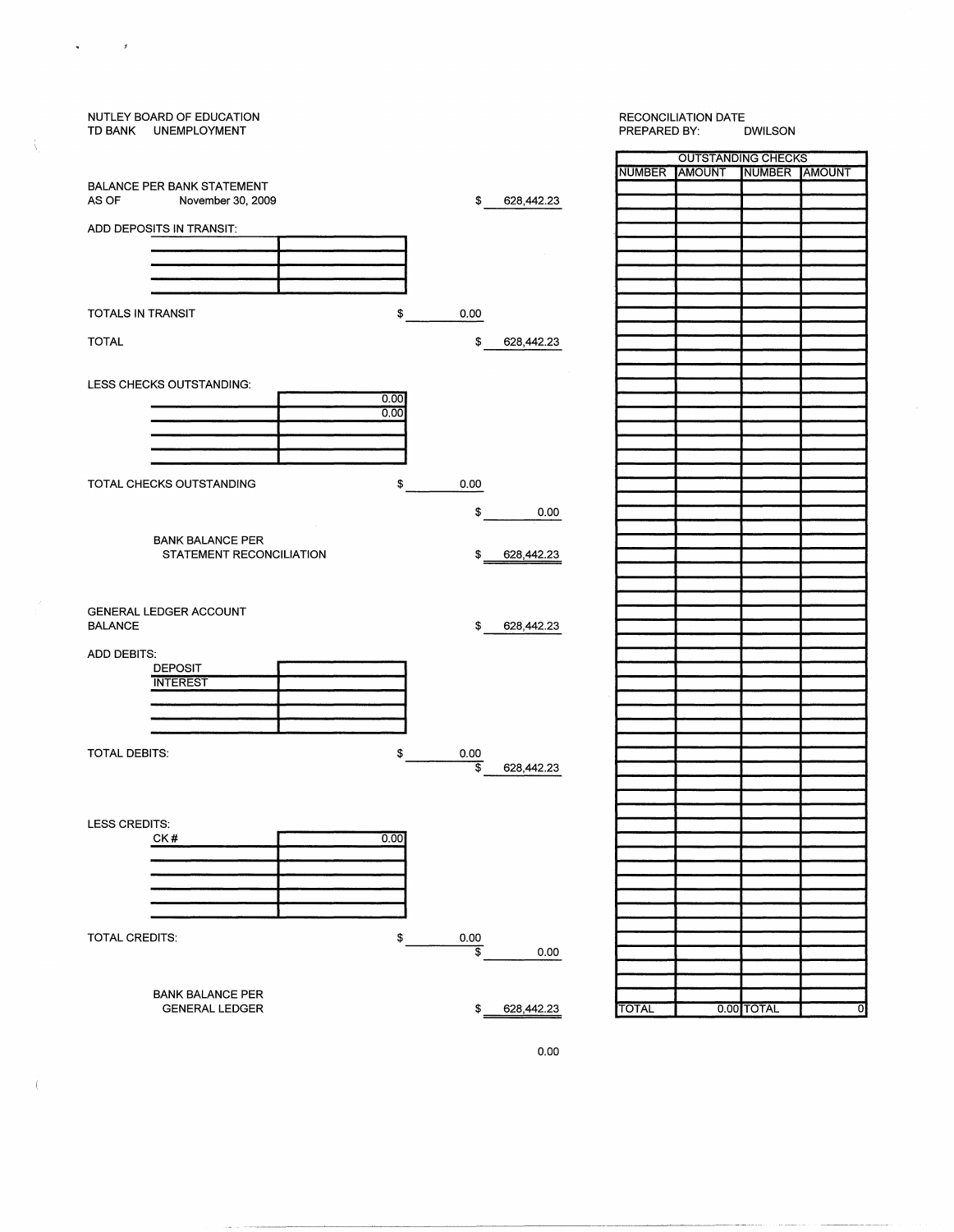| TD BANK SALARY        | NUTLEY BOARD OF EDUCATION         |            |                  |            |       | <b>RECONCILIATION DATE</b><br>PREPARED BY:<br><b>DWILSON</b> |               |  |
|-----------------------|-----------------------------------|------------|------------------|------------|-------|--------------------------------------------------------------|---------------|--|
|                       |                                   |            |                  |            |       | <b>OUTSTANDING CHECK</b>                                     |               |  |
|                       |                                   |            |                  |            |       | NUMBER AMOUNT                                                | <b>NUMBER</b> |  |
|                       | <b>BALANCE PER BANK STATEMENT</b> |            |                  |            |       | 230,989.41                                                   |               |  |
| AS OF                 | November 30, 2009                 |            | \$               | 230,989.41 |       |                                                              |               |  |
|                       |                                   |            |                  |            |       |                                                              |               |  |
|                       | ADD DEPOSITS IN TRANSIT:          |            |                  |            |       |                                                              |               |  |
|                       |                                   |            |                  |            |       |                                                              |               |  |
|                       |                                   |            |                  |            |       |                                                              |               |  |
|                       |                                   |            |                  |            |       |                                                              |               |  |
|                       |                                   |            |                  |            |       |                                                              |               |  |
| TOTALS IN TRANSIT     |                                   | \$         | 0.00             |            |       |                                                              |               |  |
|                       |                                   |            |                  |            |       |                                                              |               |  |
| <b>TOTAL</b>          |                                   |            | \$               | 230,989.41 |       |                                                              |               |  |
|                       |                                   |            |                  |            |       |                                                              |               |  |
|                       | LESS CHECKS OUTSTANDING:          |            |                  |            |       |                                                              |               |  |
|                       |                                   | 230,989.41 |                  |            |       |                                                              |               |  |
|                       |                                   | 0.00       |                  |            |       |                                                              |               |  |
|                       |                                   |            |                  |            |       |                                                              |               |  |
|                       |                                   |            |                  |            |       |                                                              |               |  |
|                       |                                   |            |                  |            |       |                                                              |               |  |
|                       |                                   |            |                  |            |       |                                                              |               |  |
|                       | TOTAL CHECKS OUTSTANDING          | \$         | 230,989.41       |            |       |                                                              |               |  |
|                       |                                   |            |                  |            |       |                                                              |               |  |
|                       |                                   |            | \$               | 230,989.41 |       |                                                              |               |  |
|                       | <b>BANK BALANCE PER</b>           |            |                  |            |       |                                                              |               |  |
|                       | STATEMENT RECONCILIATION          |            | \$               | 0.00       |       |                                                              |               |  |
|                       |                                   |            |                  |            |       |                                                              |               |  |
|                       |                                   |            |                  |            |       |                                                              |               |  |
|                       |                                   |            |                  |            |       |                                                              |               |  |
|                       | GENERAL LEDGER ACCOUNT            |            |                  |            |       |                                                              |               |  |
| <b>BALANCE</b>        |                                   |            | \$               | 0.00       |       |                                                              |               |  |
|                       |                                   |            |                  |            |       |                                                              |               |  |
| ADD DEBITS:           |                                   |            |                  |            |       |                                                              |               |  |
|                       | <b>DEPOSIT</b><br><b>INTEREST</b> |            |                  |            |       |                                                              |               |  |
|                       |                                   |            |                  |            |       |                                                              |               |  |
|                       |                                   |            |                  |            |       |                                                              |               |  |
|                       |                                   |            |                  |            |       |                                                              |               |  |
|                       |                                   |            |                  |            |       |                                                              |               |  |
| <b>TOTAL DEBITS:</b>  |                                   | \$         | 0.00             |            |       |                                                              |               |  |
|                       |                                   |            | \$               | 0.00       |       |                                                              |               |  |
|                       |                                   |            |                  |            |       |                                                              |               |  |
|                       |                                   |            |                  |            |       |                                                              |               |  |
| LESS CREDITS:         |                                   |            |                  |            |       |                                                              |               |  |
|                       | CK#                               | 0.00       |                  |            |       |                                                              |               |  |
|                       |                                   |            |                  |            |       |                                                              |               |  |
|                       |                                   |            |                  |            |       |                                                              |               |  |
|                       |                                   |            |                  |            |       |                                                              |               |  |
|                       |                                   |            |                  |            |       |                                                              |               |  |
|                       |                                   |            |                  |            |       |                                                              |               |  |
|                       |                                   |            |                  |            |       |                                                              |               |  |
| <b>TOTAL CREDITS:</b> |                                   | \$         | 0.00<br>\$       |            |       |                                                              |               |  |
|                       |                                   |            |                  | 0.00       |       |                                                              |               |  |
|                       |                                   |            |                  |            |       |                                                              |               |  |
|                       | <b>BANK BALANCE PER</b>           |            |                  |            |       |                                                              |               |  |
|                       | <b>GENERAL LEDGER</b>             |            | $\ddot{\bullet}$ | 0.00       | TOTAL | 230,989.41 TOTAL                                             |               |  |
|                       |                                   |            |                  |            |       |                                                              |               |  |

 $\label{eq:2.1} \begin{array}{cccccccccc} \mathfrak{a} & \cdots & \cdots & \mathfrak{b} & \cdots \end{array}$ 

OUTSTANDING CHECKS NUMBER |AMOUNT |NUMBER |AMOUNT 230,989.41 **TOTAL** 230,989.41 TOTAL 0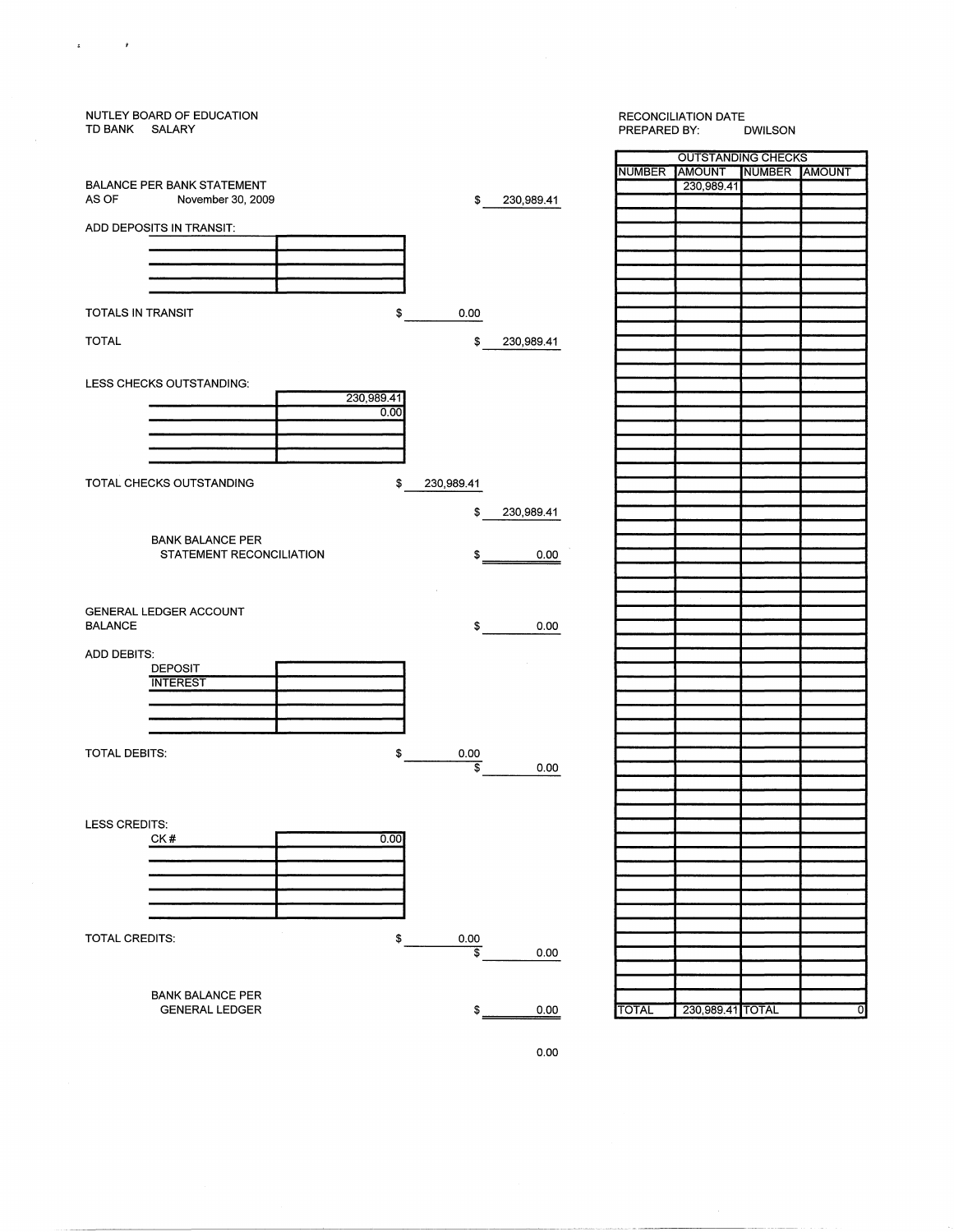# NUTLEY BOARD OF EDUCATION RECONCILIATION DATE<br>PREPARED BY: DWILSON TD BANK CAPITAL REFERENDUM PREPARED BY: OUTSTANDING CHECKS NUMBER AMOUNT NUMBER AMOUNT BALANCE PER BANK STATEMENT<br>AS OF November 30, 200 \$ 2,635,912.87 November 30, 2009 ADD DEPOSITS **IN** TRANSIT: TOTALS IN TRANSIT  $\ddot{\bullet}$ 0.00 TOTAL \$ 2,635,912.87 LESS CHECKS OUTSTANDING:  $\frac{0.00}{0.00}$ TOTAL CHECKS OUTSTANDING \$ 0.00 \$ 0.00 BANK BALANCE PER STATEMENT RECONCILIATION \$ 2,635,912.87 GENERAL LEDGER ACCOUNT BALANCE \$ 2,635,912.87 ADD DEBITS: DEPOSIT **INTEREST** TOTAL DEBITS:  $\Omega$ 0.00  $\overline{\$}$  2,635,912.87 LESS CREDITS: CK#  $0.00$  $\overline{\phantom{0}}$ TOTAL CREDITS: \$  $rac{0.00}{\$}$ 0.00 BANK BALANCE PER \$ 2,635,912.87 TOTAL 0.00 TOTAL GENERAL LEDGER

 $\mathcal{L}^{\mathcal{L}}$ 

 $\overline{a}$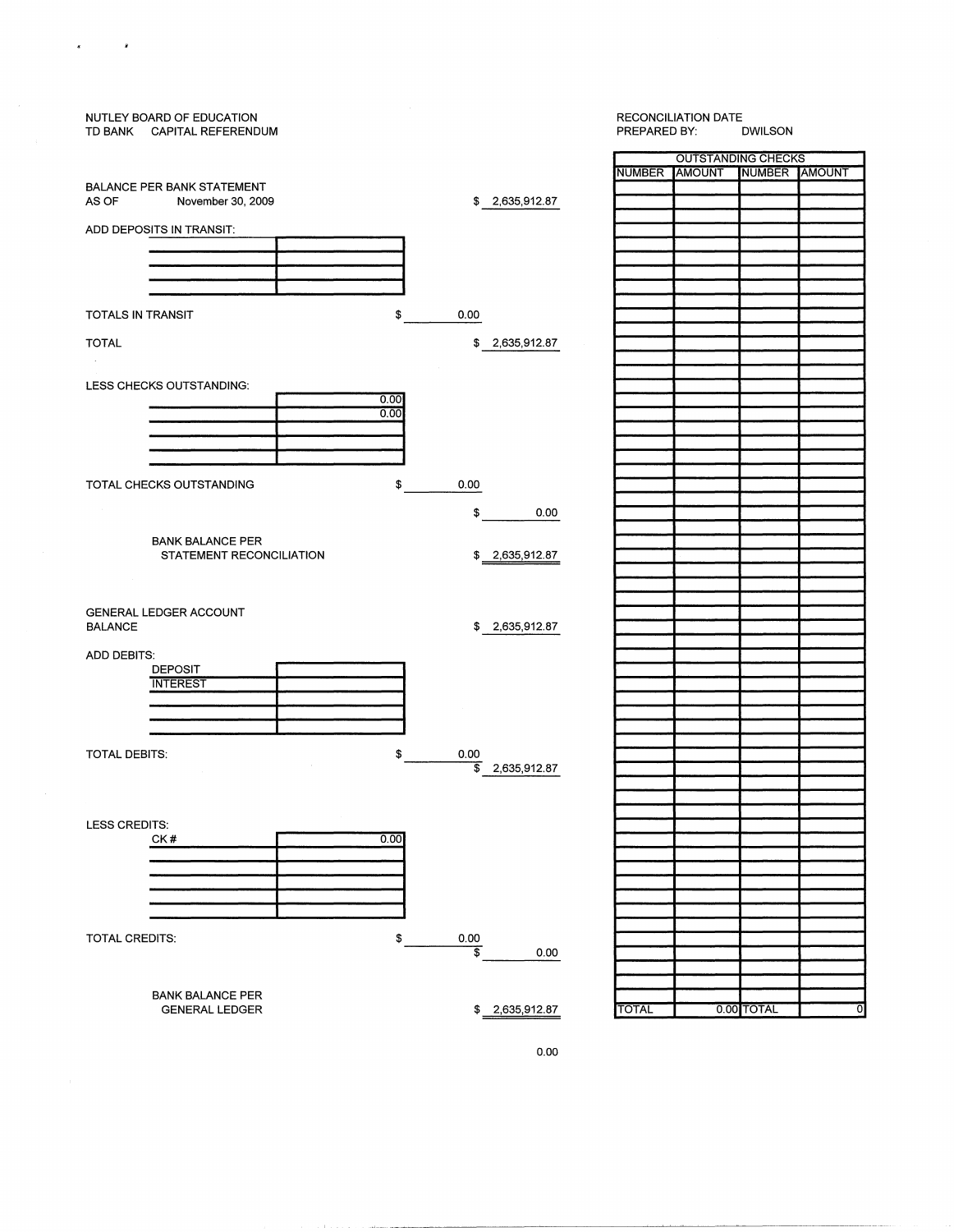

 $\epsilon$ 

 $\hat{\mathbf{a}}$